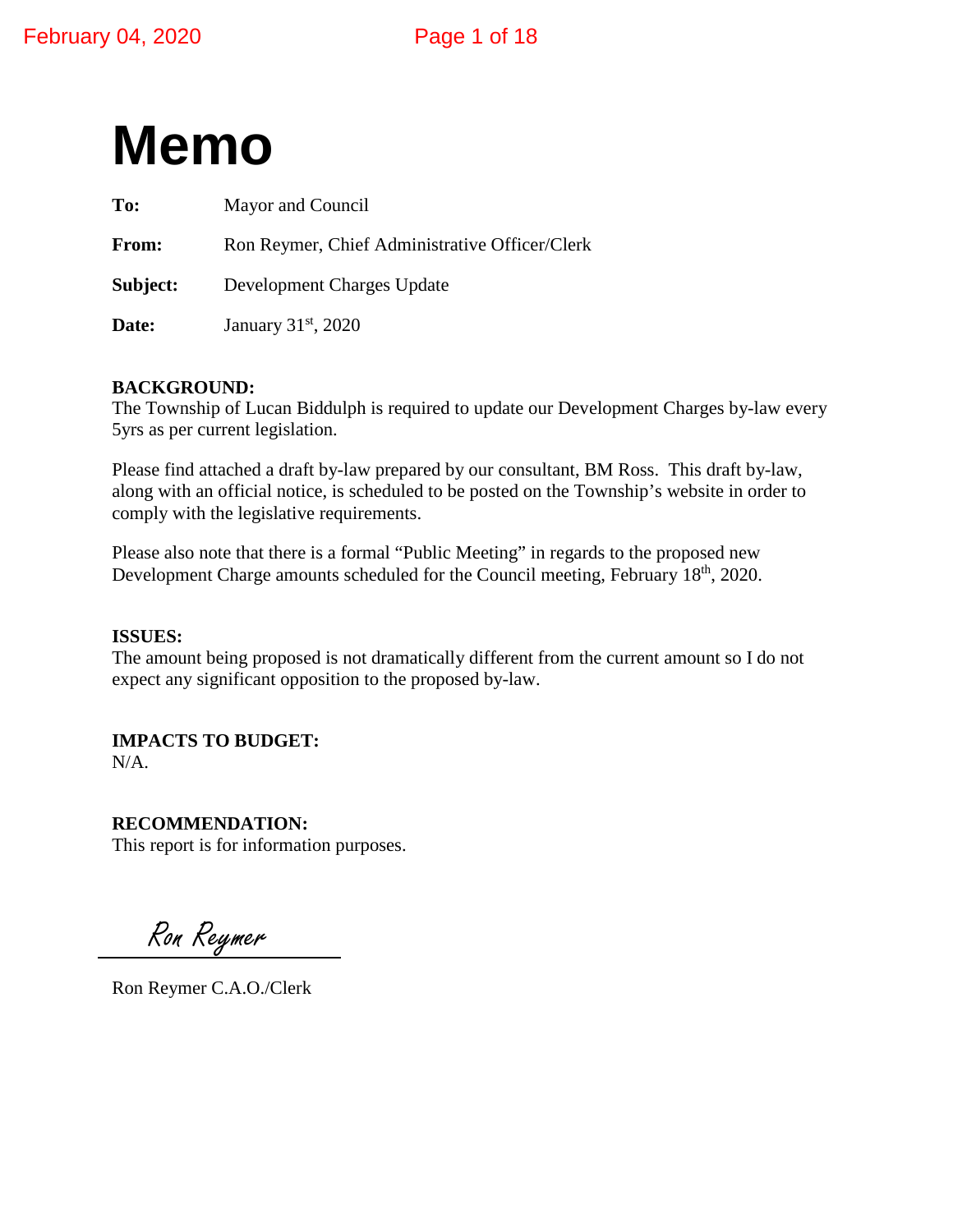

# **NOTICE OF PUBLIC MEETING**

The Township of Lucan Biddulph is holding a public meeting to discuss the proposed Development Charges By-Law. This By-Law will replace the existing By-Law and will set out new development charge rates. The meeting will be held on:

#### **Tuesday February 18, 2020 6:30 p.m.**

#### **Township of Lucan Biddulph Council Chambers**

**270 Main Street,**

#### **Lucan, Ontario**

The Draft Background Report is available for review at the Township Office and at [www.lucanbiddulph.on.ca.](http://www.lucanbiddulph.on.ca/) Copies of the proposed By-Law will be available for review at the Township Office and on the Township's website beginning on February 4, 2020. Representatives of Council and B.M. Ross and Associates Limited will be at the meeting to present details of the Draft Background Study and answer questions.

This Notice Issued January 28, 2020. Ron Reymer

CAO/Clerk Township of Lucan Biddulph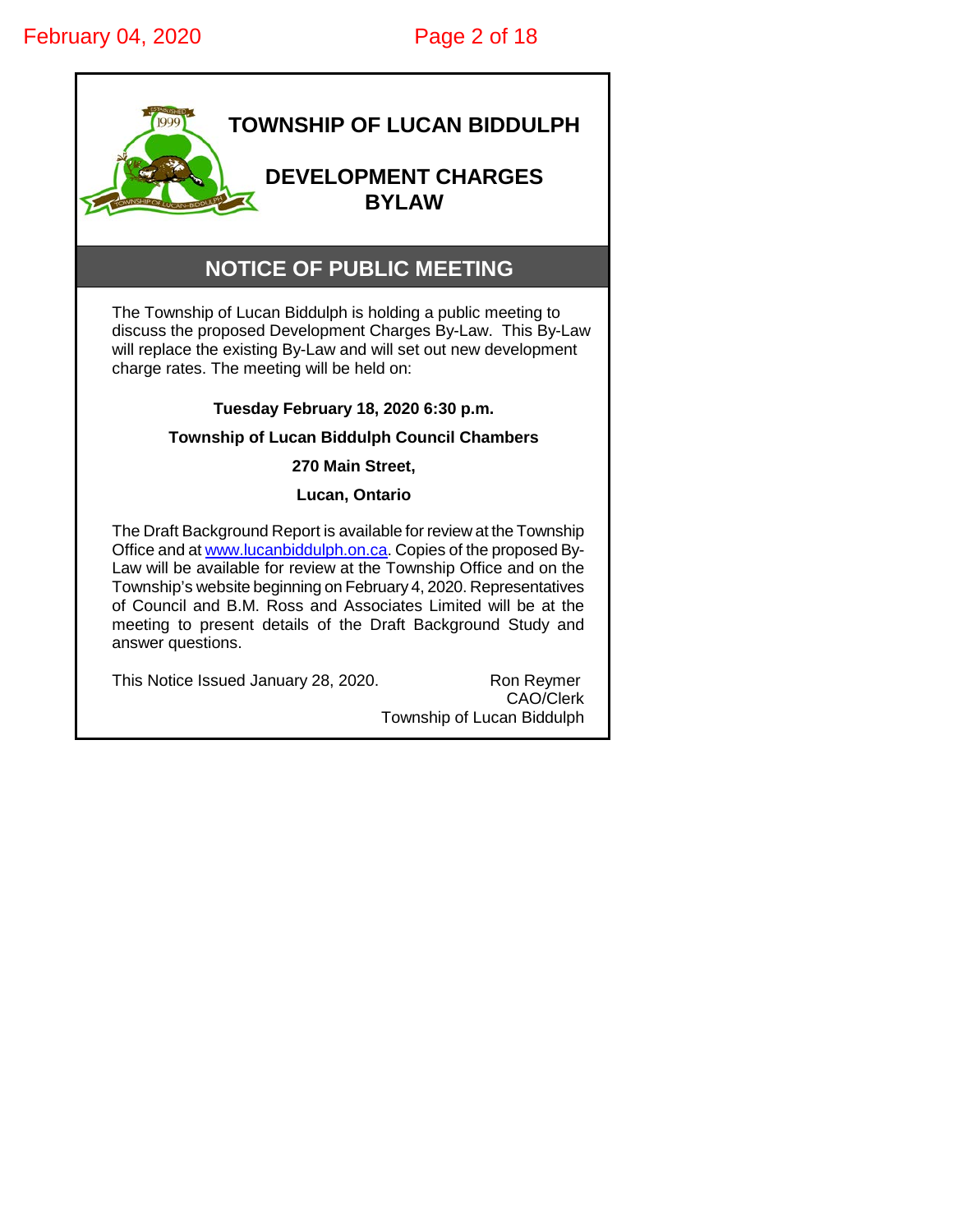# **Township of Lucan Biddulph**

# **BY-LAW NO. XX-2020**

# **A by-law respecting Development Charges.**

**WHEREAS** section 2(1) of the Development Charges Act, 1997 S.O. 1997, c 27, authorizes the council of a municipality to pass by-laws for the imposition of development charges against land located in the municipality where to development of land would increase the need for municipal services as designated in the by-law:

**NOW THEREFORE** the Council for the Corporation of the Township of Lucan Biddulph hereby enacts as follows:

## **Part 1 - Definitions**

1. In this By-law,

"apartment, bachelor" means a dwelling unit consisting of one bathroom and not more than two (2) habitable rooms, providing therein living, dining, sleeping and kitchen accommodation in appropriate individual or combination room or rooms;

"apartment building" means the whole of a structure that contains four or more dwelling units which units have a common entrance from street level and are served by a common corridor and the occupant of which units have the right to use in common the corridors, stairs, elevators, yards or one or more of them, and "apartment" shall mean one such unit located within an apartment building;

"average level of service" means the average level of service in the municipality for the ten years immediately preceding the preparation of the background study;

"background study" means the study required prior to passage of this By-law of the increases in services, and the capital costs associated therewith, projected as a result of development;

"capital costs" means costs incurred or proposed to be incurred by the Corporation or a local board thereof directly or under an agreement;

- a. Costs to acquire land or an interest in land, including a leasehold interest;
- b. Costs to improve land;
- c. Costs to acquire, lease, construct or improve buildings and structures;
- d. Costs to acquire, lease, construct or improve facilities including;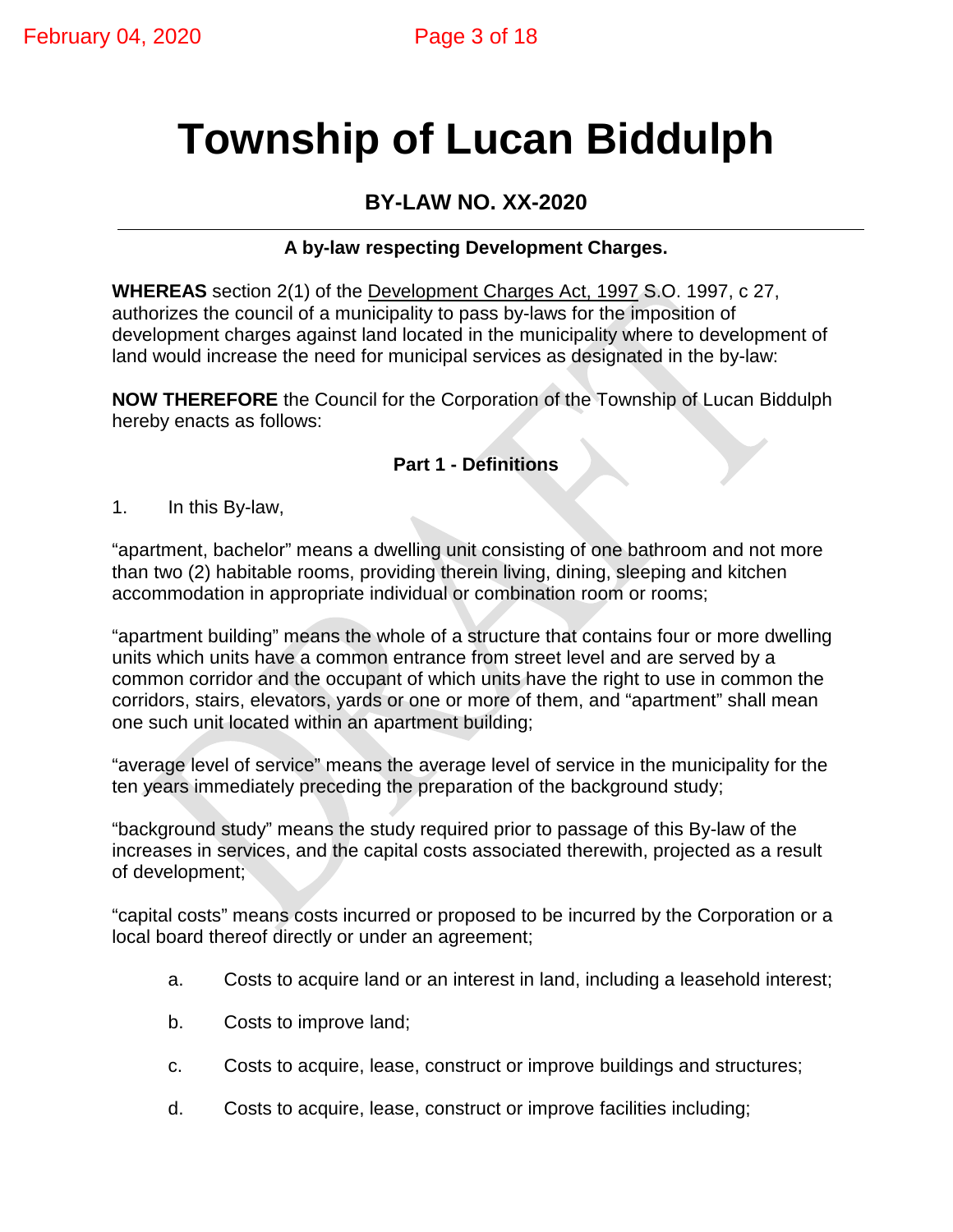- 1. Rolling stock with an estimated useful life of seven years or more,
- 2. Furniture and equipment, other than computer equipment, and
- 3. Materials acquired for circulation, reference or information purposes by a library board as defined in the Public Libraries Act , until the earlier of January 1, 2021 or passage of a community benefits charge bylaw;
- e. Costs to undertake studies in connection with any of the matters referred to in paragraphs a-d;
	- f. Costs of the development charge background study; and
	- g. Interest on money borrowed to pay for costs described in paragraphs a-d only the capital component of costs to lease anything or to acquire a leasehold interest is included as a capital cost.

"Corporation" means the Corporation of the Township of Lucan Biddulph;

"Council" means the Council of the Corporation;

"Development" which includes redevelopment, means the construction, erection or placing of one or more buildings or structures on land or the making of an addition or alteration to a building or structure including alterations to the interior of a building that has the effect of changing the size or usability thereof, and includes all enlargement of existing development which creates new dwelling units or additional commercial or institutional space; and "redevelopment" has a corresponding meaning;

"Development charge" means a charge imposed for increased capital costs required because of increased need for service arising from development of the area to which this By-law applies;

"Dwelling" means a building, occupied or designed to be occupied exclusively as a home, residence or sleeping place by one or more persons, but shall not include hotels, boarding or rooming houses, motels or institutions;

"Dwelling, multiple" means all dwellings other than a single detached dwelling, a semidetached dwelling, a bachelor apartment and an apartment;

"Dwelling, semi-detached" means a residential building divided vertically into two dwelling units each of which has a separate entrance and access to grade;

"Dwelling, single detached" means a residential building, which contains a single dwelling unit, that is not attached to other buildings;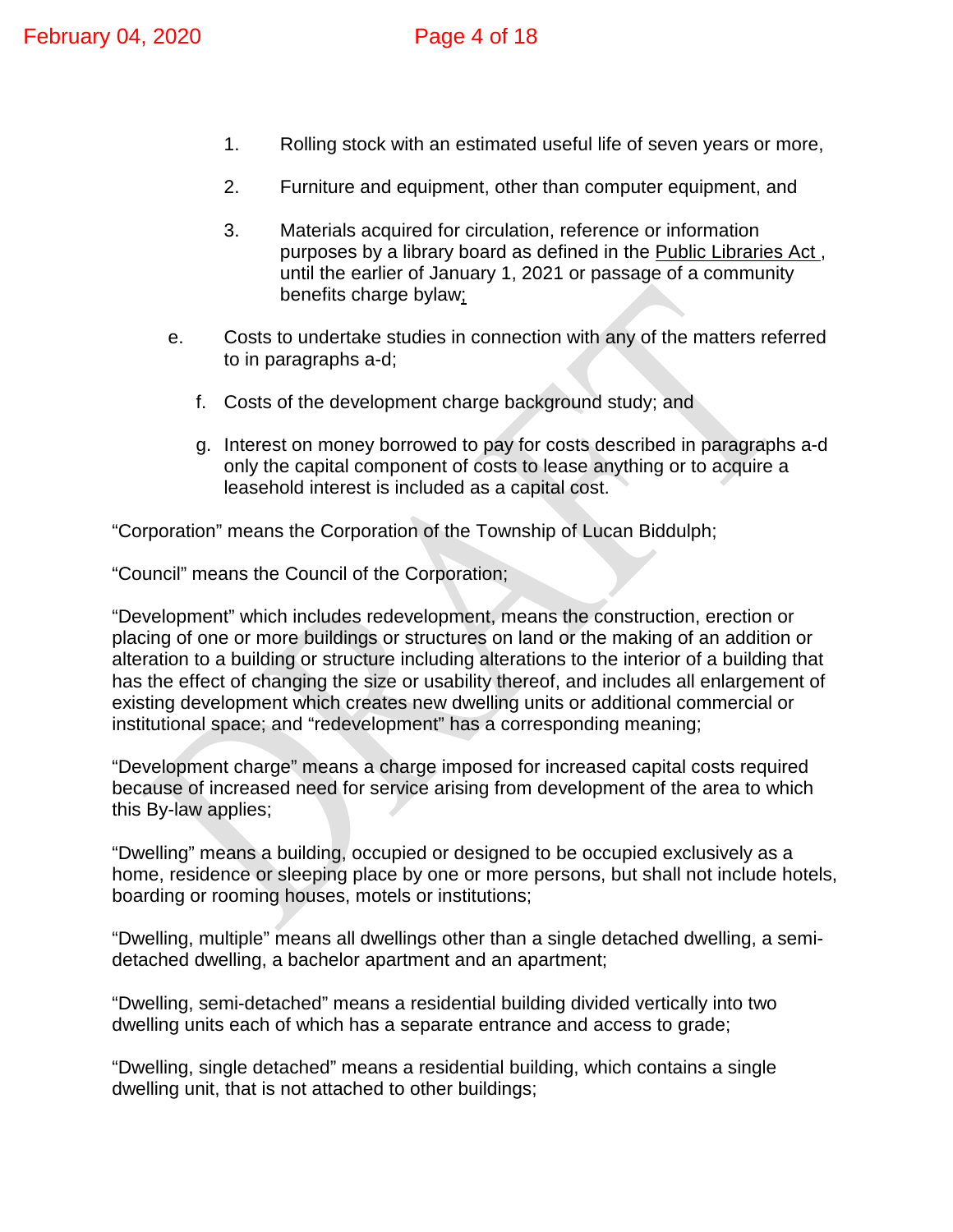"Dwelling, townhouse" means a building that is divided vertically into three (3) or more separate dwelling units.

"Dwelling unit" means one or more habitable rooms occupied or designed to be occupied by an individual or family as an independent and separate housekeeping establishment in which separate kitchen and sanitary facilities are provided for the use of such individual or family, with a private entrance from outside the building or from a common hallway or stairway inside the building;

"Front-end payment" means a payment made by an owner pursuant to a front-ending agreement, which may be in addition to a development charge that the owner is required to pay under this By-law, to cover the capital costs of the services designated in the agreement that are required to enable land to be developed within the Corporation;

"Gross floor area" means the total floor area, measured between the outside of exterior walls or between the outside of exterior walls and the centre line of party walls dividing the building from another building, of all floors above the average level of finished ground adjoining the building at its exterior wall;

"Hard services" means sanitary sewage service, water service, stormwater management services, fire protection, transportation services, and studies related to these services;

"LPAT" means the Local Planning Appeal Tribunal;

"Local board" means a public utility commission, transportation commission, public library board, board of park management, board of health, police service board, planning board, or any other board, commission, committee, body or local authority established or exercising any power or authority under any general or special Act with respect to any of the affairs or purposes of the Corporation or any part or parts thereof, but does not include a board defined in subsection 1(1) of the Education Act;

"Minister" means the Minister of Municipal Affairs and Housing;

"Non-residential" means commercial, industrial or institutional development;

"Owner" means the owner of land or a person who has made application for an approval for the development of land upon which a development charge is imposed;

"Services" means those services designated in section 9 of this By-law or in an agreement made under Part V of this By-law;

"Soft services" means library services and parkland development;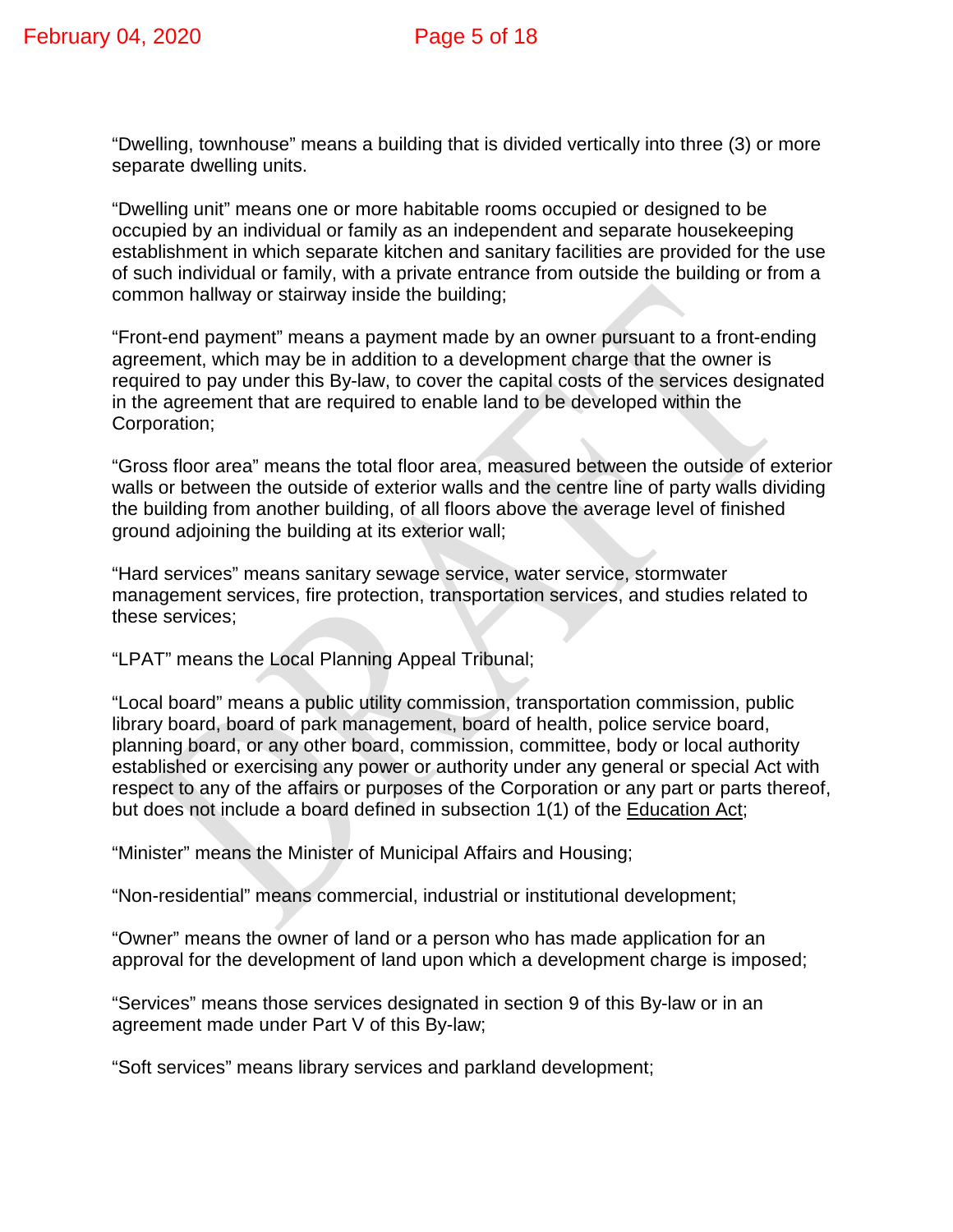"Treasurer" means the treasurer for the Corporation of the Township of Lucan Biddulph;

# **Part II - Application**

- 2. This By-law applies to all lands in the geographic area of the Corporation. Different charges shall apply to development of land within the Lucan Urban Area, the Granton Urban Area, and the remainder of the municipality.
- 3. This By-law does not apply to land that is owned by and used for the purposes of;
	- a. A board of education;
	- b. The Corporation or any local board thereof; and
	- c. The Corporation of the County of Middlesex or any local board thereof.
- 4. No development charge under section 5 is payable where the development;
	- a. Is an enlargement of an existing dwelling unit;
	- b. Is the creation of additional dwelling units as prescribed in O. Reg 82/98, subject to the prescribed restrictions, in the prescribed classes of existing residential buildings or prescribed structures ancillary to existing residential buildings;
	- c. Is a place of worship and land used in connection therewith and every churchyard, cemetery, burying ground or burial site that is exempt from taxation under section 3 of the **Assessment Act**;
	- d. Is the enlargement of an existing industrial building if the gross floor area is enlarged by fifty percent or less;
	- e. Is non-residential in nature;
	- f. Is a bona fide non-residential farm building; and
	- h. Is a redevelopment where a residential unit or units existed on a property prior to a period of not more than five years prior to an application for a building permit(s) for new residential dwellings on the same property. The new units are not subject to a development charge up to and including the original number of units that existed on the site within five years prior to the application for building permit(s) on the property. All units in excess of the original number are subject to the current development charge.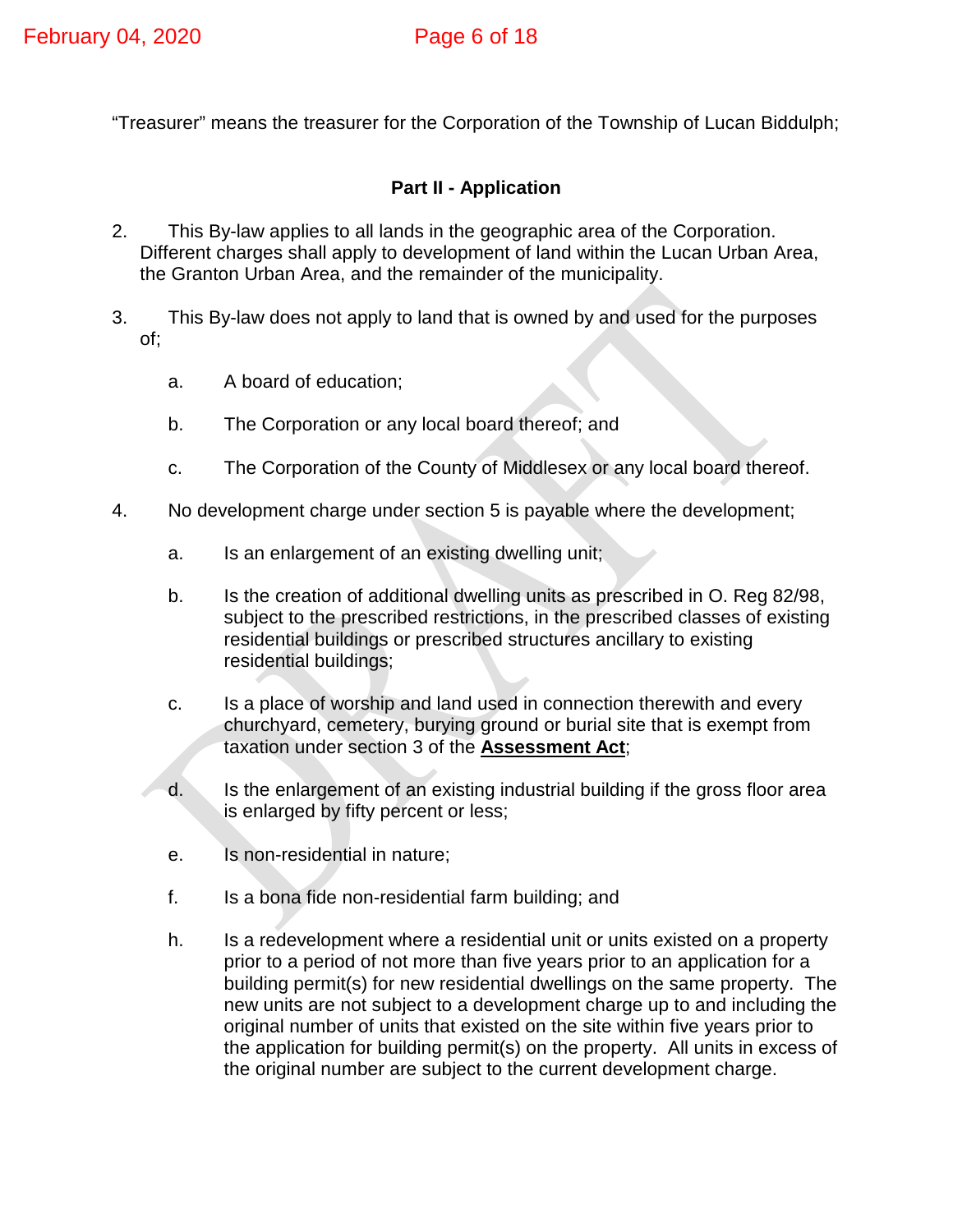- 5. Subject to section 6, Development Charges shall be imposed upon and shall be applied, calculated and collected in accordance with the provisions of this By-law on all land to be developed for residential uses, where
	- a. The development of the land will increase the need for services; and
	- b. The development requires any one of;
		- 1. The passing of a zoning by-law or of an amendment thereto under Section 34 of the Planning Act;
		- 2. The approval of a minor variance under Section 45 of the Planning Act;
		- 3. A conveyance of land to which a by-law passed under Subsection 50(7) of the Planning Act applies;
		- 4. The approval of a plan of subdivision under Section 51 of the Planning Act;
		- 5. A consent under Section 53 of the Planning Act;
		- 6. The approval of a description under Section 50 of the Condominium Act; or
		- 7. The issuing of a permit under the **Building Code Act, 1992** in relation to a building or structure.
- 6. Section 5 shall not apply in respect of,
	- a. Those services, relating to a plan of subdivision or within the area to which the plan relates, to be installed or paid for by the owner as a condition of approval under Section 51 of the Planning Act; and
	- b. those services to be installed or paid for by the owner as a condition of approval under Section 53 of the Planning Act.
- 7. Development charges shall not be imposed to pay for increased capital costs required because of increased needs for any of the following:
	- a. the provision of cultural or entertainment facilities, including museums, theatres and art galleries but not including public libraries;
	- b. the provision of tourism facilities including convention centres;
	- c. the acquisition of land for parks;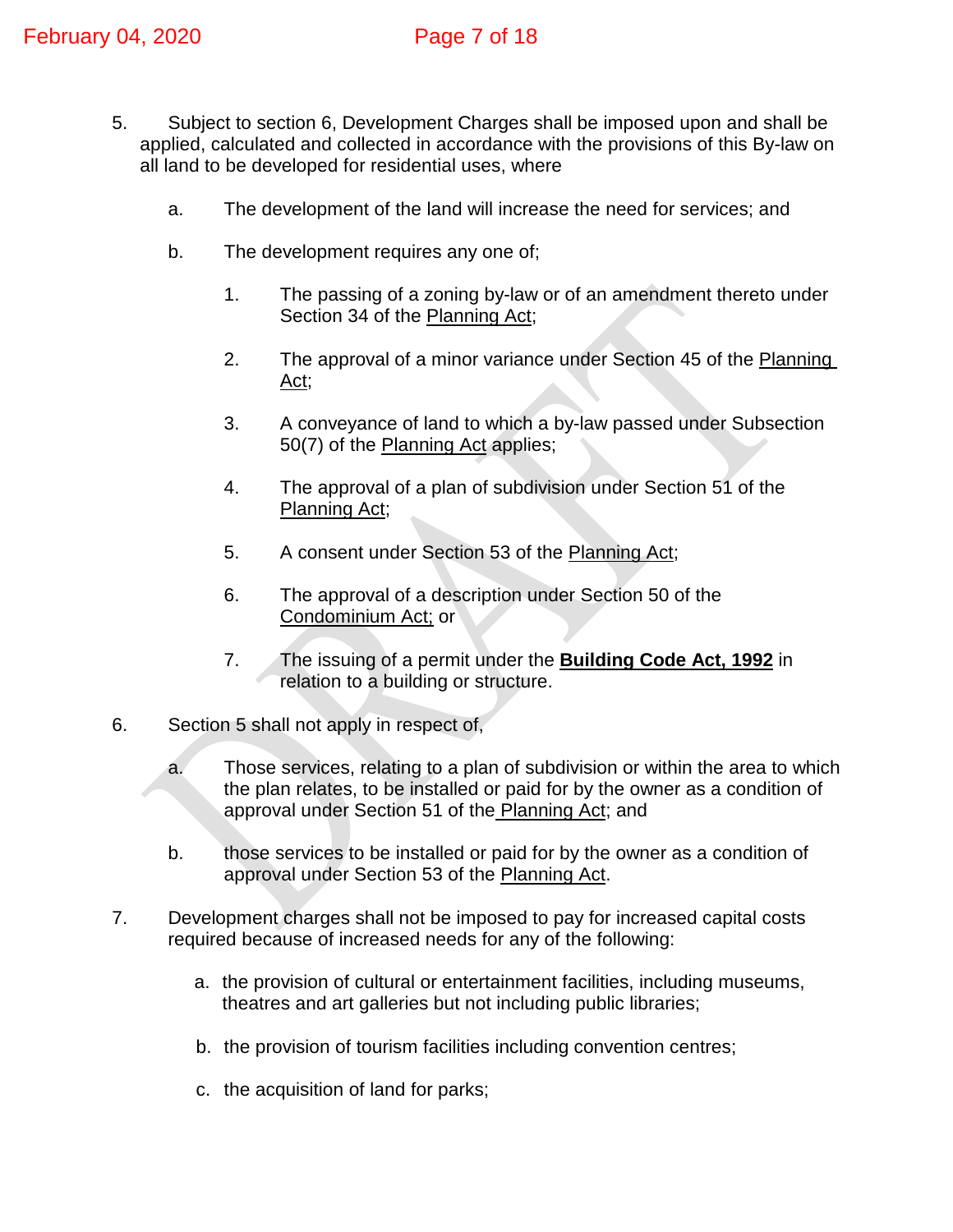- d. the provision of a hospital as defined in the Public Hospitals Act;
- e. the provision of landfill sites and services;
- f. the provision of facilities and services for the incineration of waste; or
- g. the provision of headquarters for the general administration of municipalities and local boards.
- 8. In no event shall a shortfall caused by the exclusion of development charges listed in Section 4 be made up for by increasing the development charge for other development.

# **PART III - RATES AND CALCULATIONS**

- 9. Development charges against land within the Corporation which is to be developed shall be based upon the following designated services provided by the Corporation:
	- a. sanitary sewage service, including sewage treatment facilities, trunk sanitary sewers, pumping stations, and studies related to the provision of these services;
	- b. water service, including water supply, watermains and studies related to the provisions of these services;
	- c. stormwater management facilities;
	- d. roads, sidewalks, and public works facilities;
	- e. fire protection, including fire station space;
	- h. parkland development;
	- i. library services; and
	- g. administration including the costs associated with completing a development charges study.
- 10. Subject to the provisions of this Part and this By-law, development charges imposed upon land within the Corporation which is to be developed shall be calculated and collected as set out in Schedule "A" to this By-law.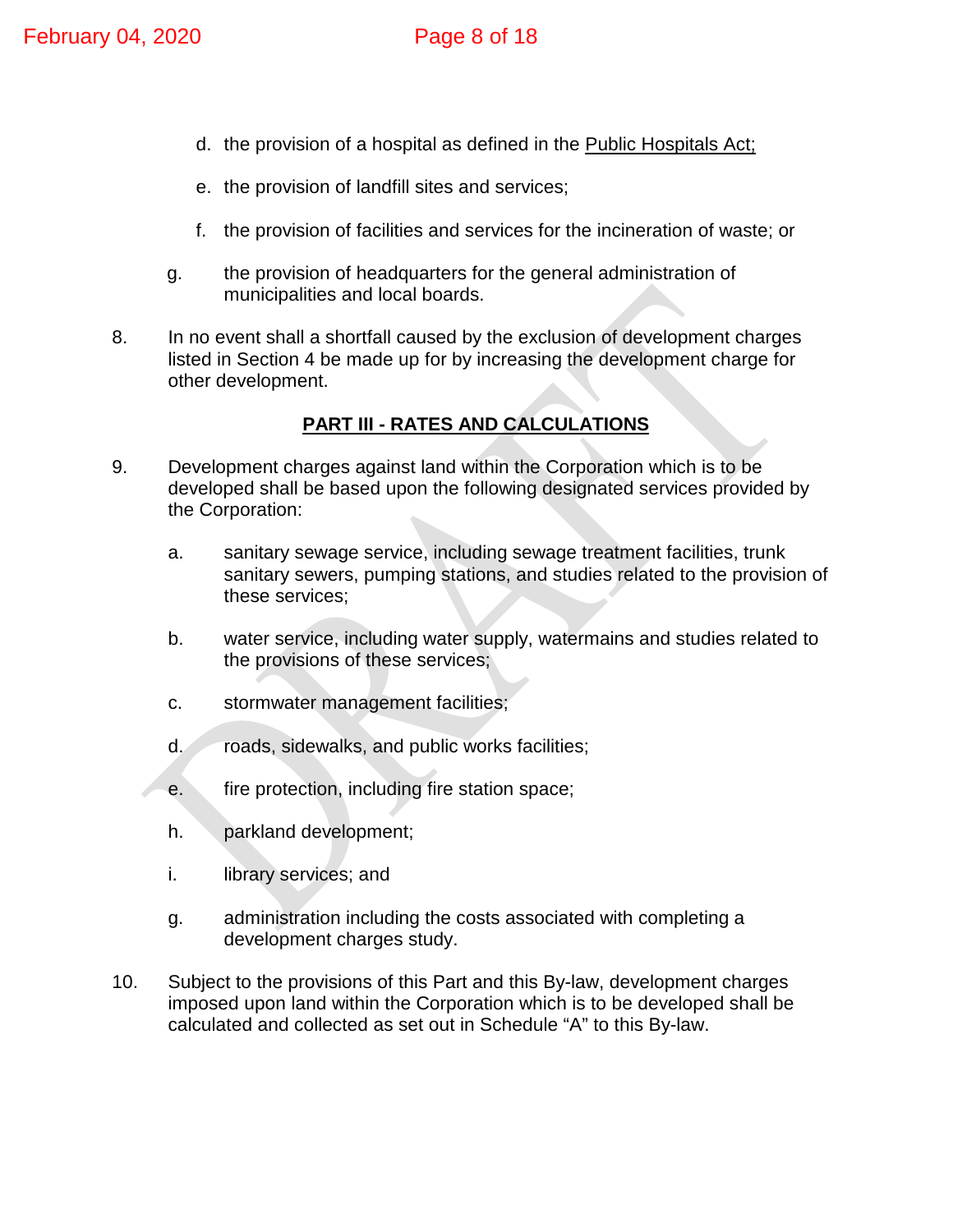11. Development charges imposed pursuant to this By-law may be adjusted annually, without amendment to this By-law, commencing on January 1, 2021 in accordance with the prescribed index.

# **PART IV - COMPLAINTS**

- 12. An owner may complain in writing to the Council in respect of the development charge imposed by the Corporation that,
	- a. the amount of the development charge was incorrectly determined;
	- b. whether a credit is available to be used against the development charge, or the amount of the credit or the service with respect to which the credit was given, was incorrectly determined; and
	- c. there was an error in the application of this By-law.
- 13. A complaint may not be made under section 12 later than 90 days after the date the development charge, or any part of it, is payable.
- 14. The complaint must be in writing, must state the complainant's name, the address where notices can be given to the complainant and the reasons for the complaint.
- 15. The Council shall hold a hearing into the complaint and shall give the complainant an opportunity to make representation at the hearing.
- 16. The Clerk of the Corporation shall mail a notice of the hearing to the complainant at least fourteen (14) days before the hearing.
- 17. Council may:
	- a. dismiss the complaint; or
	- b. rectify any incorrect determination or error that was the subject of the complaint.
- 18. The Clerk of the Corporation shall mail to the complainant a notice of the Council's decision and of the last day for appealing the decision, which shall be the day that is forty (40) days after the day the decision is made. The notice required under this section must be mailed not later than twenty (20) days after the day the Council's decision is made.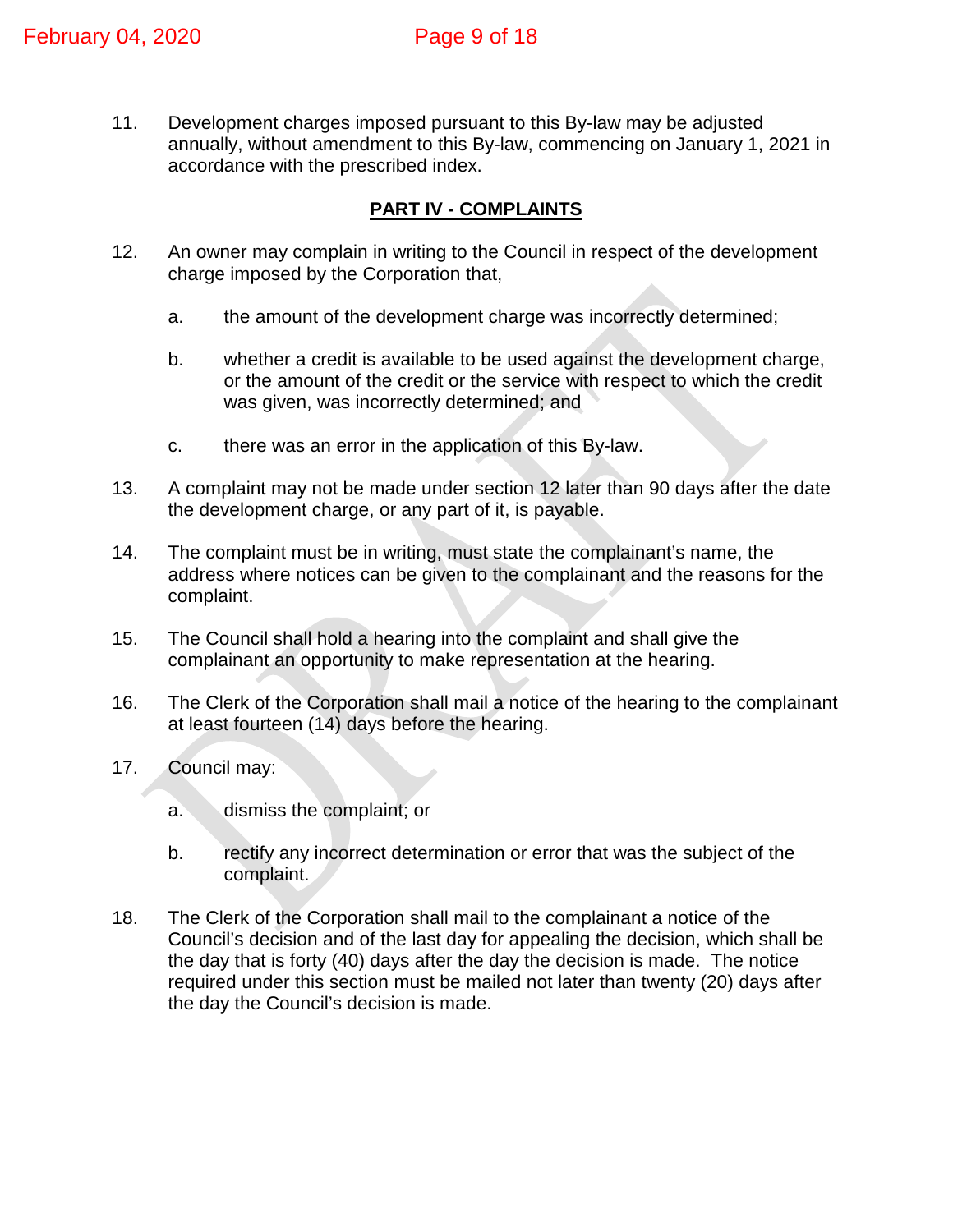# **PART V - FRONT ENDING AGREEMENT**

- 19. The services which may be the subject of a front-ending agreement must be services to which the work relates and to which this By-law relates and are set out below,
	- a. sanitary sewage service, including sewage treatment facilities, trunk sanitary sewers and pumping stations;
		- b. water service, including water supply and watermains;
	- c. storm water drainage and control services; and
	- d. roads, bridges and sidewalks.
- 20. A front-ending agreement may provide for the following to be included in the cost of the work;
	- a. the reasonable costs of administering the agreement; and
	- b. the reasonable costs of consultants and studies required to prepare the agreement.
- 21. A front-ending agreement must contain the following:
	- a. a description of the work to be done, a definition of the area of the municipality that will benefit from the work and the estimated cost of the work;
	- b. the proportion of the cost of the work that will be borne by each party to the agreement;
	- c. the method for determining the part of the costs of the work that will be reimbursed by the persons who, in the future, develop land within the area defined in the agreement;
	- d. the amount, or a method for determining the amount, of the nonreimburseable share of the costs of the work for the parties and for persons who reimburse parts of the costs of the work; and
	- e. a description of the way in which amounts collected from persons to reimburse the costs of the work will be allocated.
- 22. A front-ending agreement may contain other provisions in addition to those required under section 21.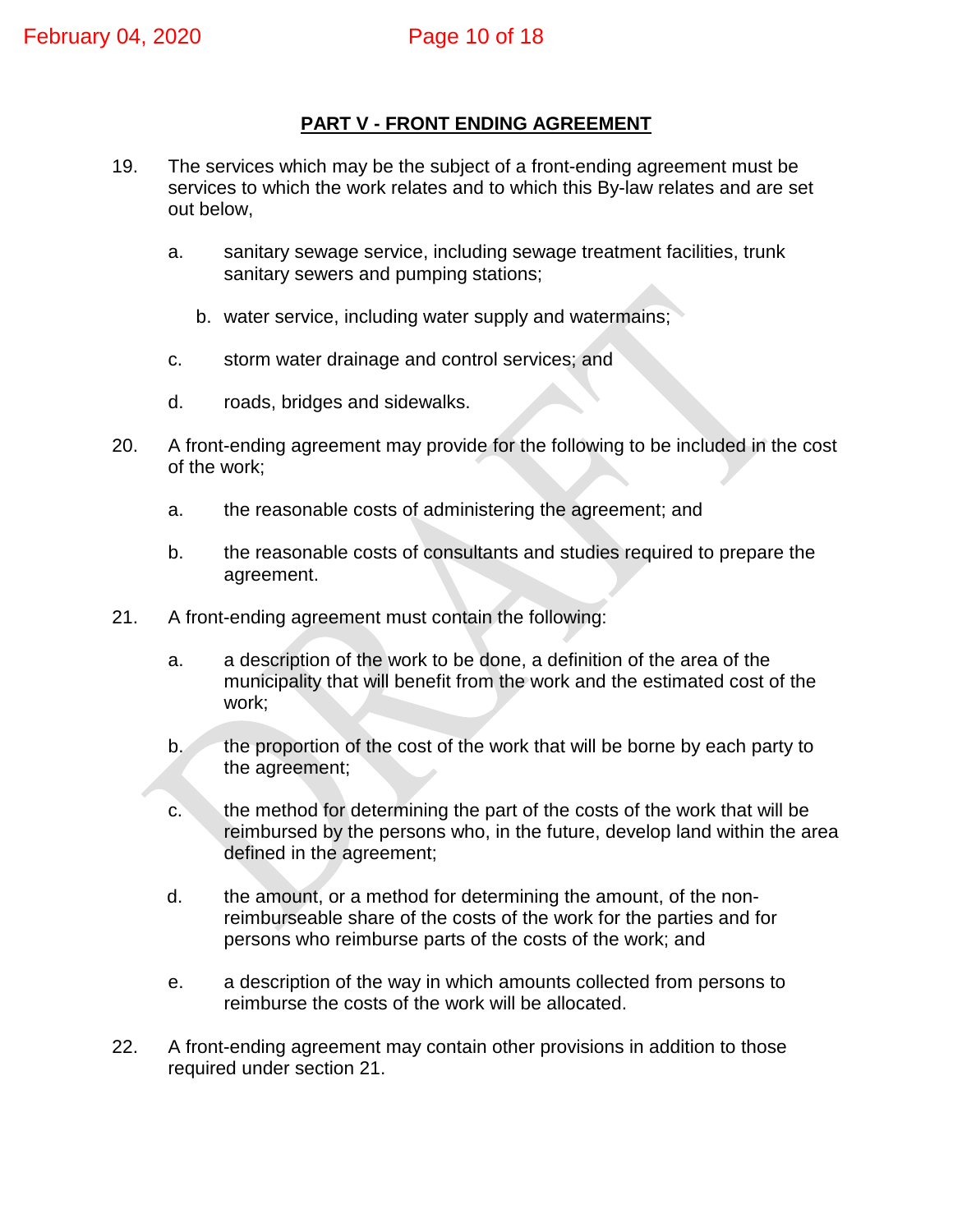- 23. A front-ending agreement may provide for a person who is not a party to the agreement to pay an amount only if the person develops land and a development charge could be imposed for the development under Section 5.
- 24. Sections 4 (f) and 11 apply with modifications to amounts a person who is not a party to a front-ending agreement must pay under the agreement.
- 25. A front-ending agreement may provide for persons who reimburse part of the costs of the work borne by the parties to be themselves reimbursed by persons who later develop land within the area defined in the agreement.
- 26. A front-ending agreement must not provide for a person to be reimbursed for any part of their non-reimbursable share of the costs of the work as determined under the agreement.
- 27. A front-ending agreement comes into force on the day the agreement is made.
- 28. A front-ending agreement that is terminated by the LPAT shall be deemed to have never come into force.
- 29. A person who develops land within the area defined in a front-ending agreement shall pay any amount to the Corporation that the agreement provides upon a building permit being issued for the development unless the front-ending agreement provides for the amount to be payable on a later day or on an earlier day.
- 30. A front-ending agreement may provide that an amount payable for development that requires approval of a plan of subdivision under section 51 of the Planning Act or a consent under Section 53 of the Planning Act and for which a subdivision agreement or consent agreement is entered into, be payable immediately upon the parties entering into the subdivision or consent agreement.
- 31. The Corporation shall place money received under a front-ending agreement into a special account, which shall be used, in accordance with the agreement, only to pay for work provided for under the agreement and to reimburse those who, under the agreement, have a right to be reimbursed.
- 32. Notwithstanding Section 31, if the Corporation receives money from parties to the agreement to pay for work provided under the agreement, the Corporation shall, if the agreement so provides return to the parties any amounts that are not needed to pay for the work.
- 33. If an objection to a front-ending agreement is made, the Corporation shall retain any money received from persons who are not parties to the agreement until all the objections to the agreement are disposed of by the LPAT. If the LPAT makes an order that the agreement be terminated unless amend it in accordance with the LPAT's order the Corporation shall retain the money until the agreement is either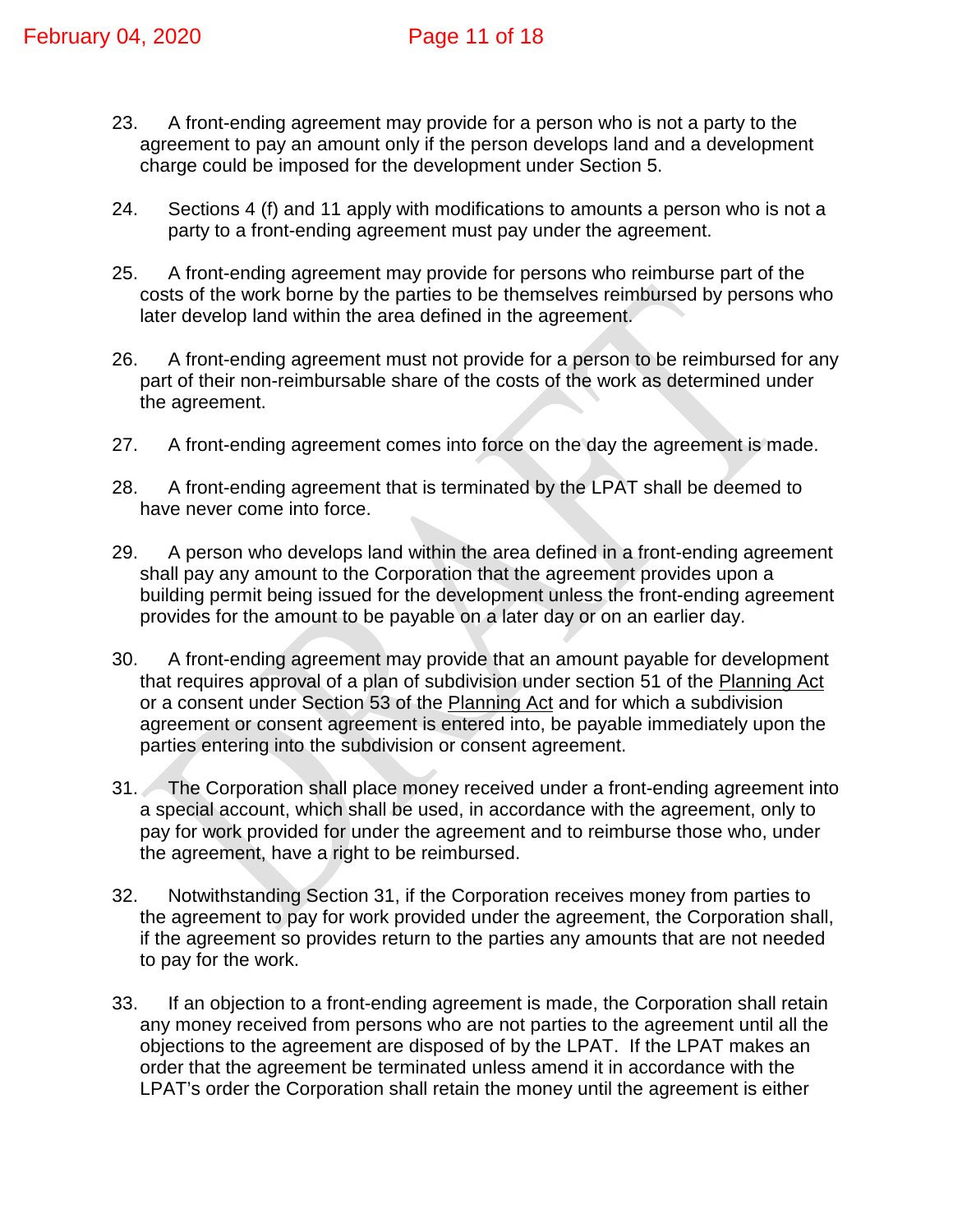terminated or amended.

- 34. A person is entitled to be given a credit towards a development charge for the amount of their non-reimbursable share of costs of work under a front-ending agreement.
- 35. If the work would result in a level of service that exceeds the average level of the service in the ten (10) year period immediately preceding the preparation of the background study for this by-law, the amount of the credit must be reduced in the same proportion that the costs of the work that relate to a level of service that exceeds that average level of service bear to the costs of the work.
- 36. Credits under Section 34 shall be treated as though they were credits under Section 43.
- 37. A party to a front-ending agreement may register the agreement or a certified copy of it against the land to which it applies.

# **PART VI - RESERVE FUNDS**

- 38. The Corporation shall establish a separate reserve fund for each category of service to which the development charge relates.
- 39. Payments received by the Corporation under Part III of this By-law shall be paid into the reserve fund or funds to which the charge relates and shall be used only for capital costs.
- 40. Notwithstanding Section 39, the Corporation may borrow money from a reserve fund but if it does so the Corporation shall repay the amount used plus interest at a rate not less than the Bank of Canada rate on the day this By-law comes into force.
- 41. The Treasurer shall each year on or before such date as the Council may direct, give the Council a financial statement relating to this By-law and reserve funds established under Section 38.

## **PART VII - CREDITS**

- 42. The Corporation shall give a person a credit towards the development charge in accordance with the agreement if the person performs work that relates to a service to which a development charge by-law relates.
- 44. The amount of the credit is the reasonable cost of doing the work as agreed by the Corporation and the person who is to be given the credit.
- 45. No credit may be given for any part of the cost of work that relates to an increase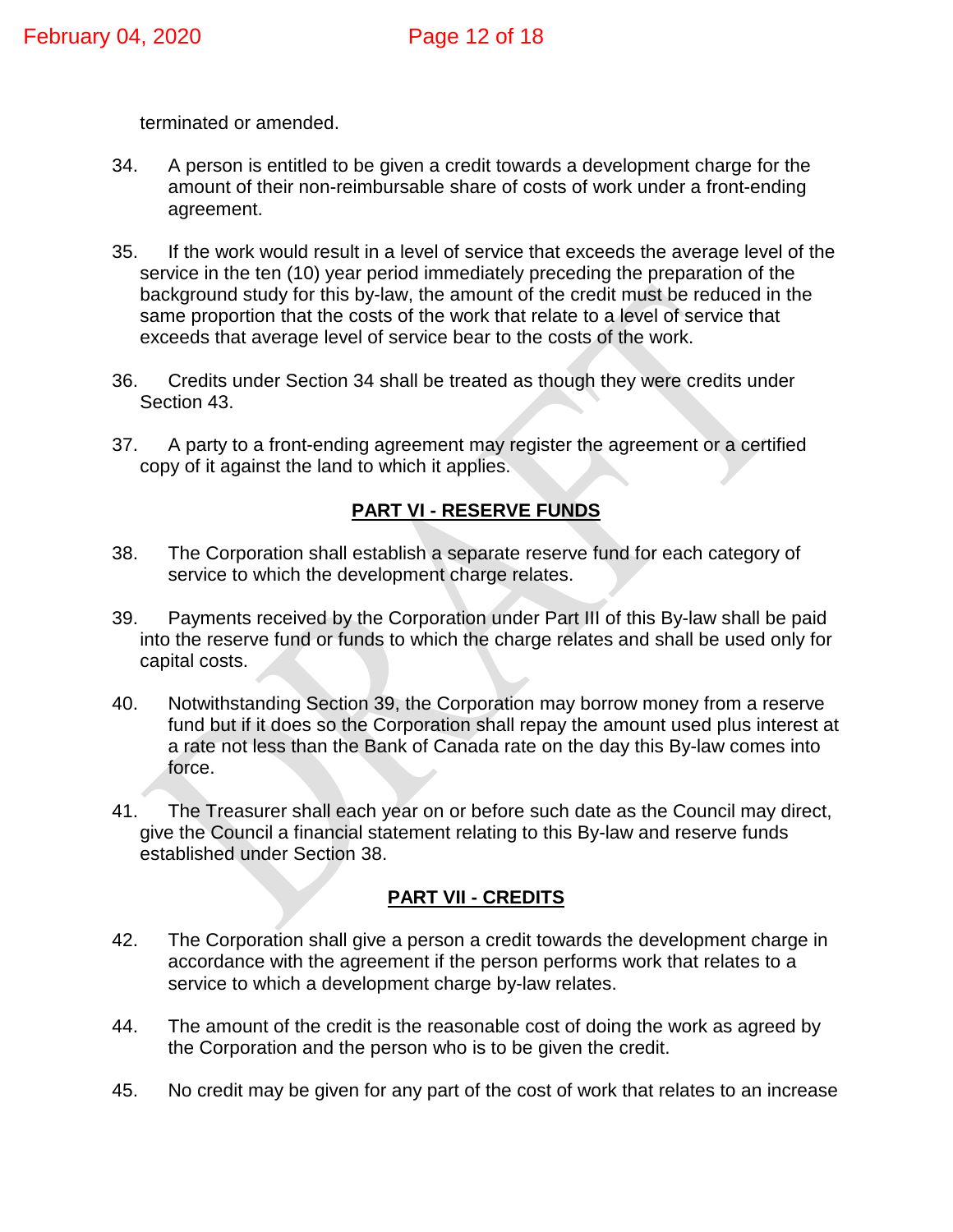in the level of service that exceeds the average level of service.

- 46. A credit, or any part of it, may be given before the work for which the credit is given is completed.
- 47. A credit given in exchange for work done is a credit only in relation to the service to which the work relates.
- 48. If the work relates to more than one service, the credit for the work must be allocated, in the manner agreed by the Corporation, among the services to which the work relates.
- 49. The Corporation may agree that a credit given be in relation to another service to which this By-law applies.
- 50. The Corporation may agree to change a credit so that it relates to another service to which this By-law relates.
- 51. A credit may not be transferred unless the holder and person to whom the credit is to be transferred have agreed in writing to the transfer, and the Corporation has agreed to the transfer, either in the agreement under which the holder was given the credit or subsequently.
- 52. The transfer of a credit is not effective until the Corporation transfers it.
- 53. The Corporation shall transfer a credit upon being requested to do so by the holder, the person to whom the credit is to be transferred or the agent of either of them and being given proof that the conditions in Section 51 are satisfied.
- 54. A credit that relates to a service may be used only with respect to that part of a development charge that relates to the service.
- 55. A credit may only be used by the holder, his agent or the transferee in the event that the credit has been transferred by the holder with the approval of the Corporation.

#### **PART VIII - ADMINISTRATION**

- 56. A Development Charge is payable for a development prior to the issuance of a Building Permit.
- 57. If any amount is payable under a front-ending agreement by a person who develops land, the Corporation shall not issue a building permit for the development until the amount is paid.
- 58. Despite Sections 56 and 57, the Corporation may enter into an agreement with a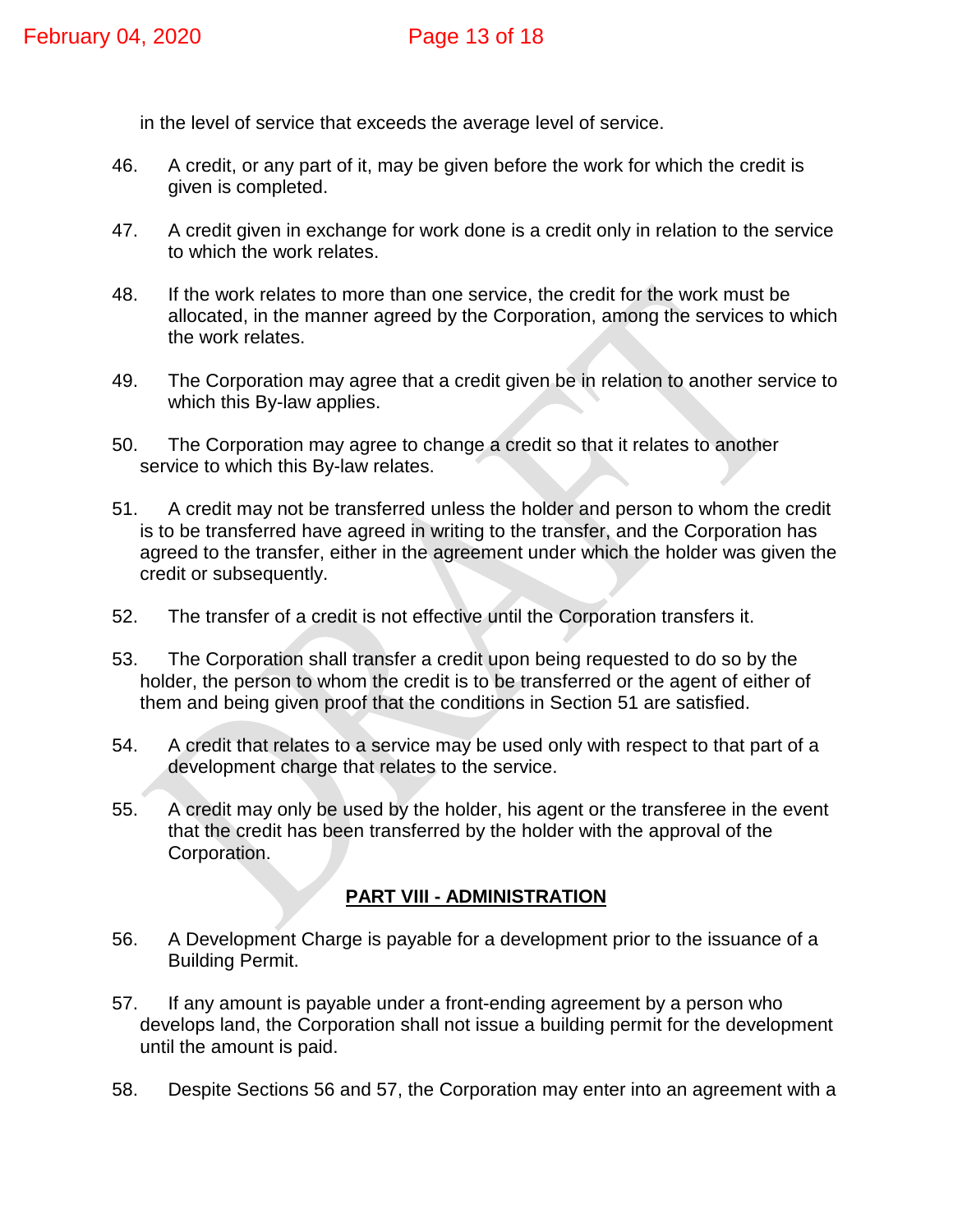person who is required to pay a development charge providing for all or any part of a development charge to be paid before or after it would otherwise by payable.

- 59. The total amount of a development charge payable under an agreement under Section 58 is the amount of the development charge that would be determined under this By-law on the day specified in the agreement or, if no such day is specified, at the earlier of,
	- a. the time the development charge or any part of it is payable under the agreement; and
	- b. the time the development charge would have been payable in the absence of the agreement.
- 60.Despite section 56, a development charge in respect of any part of a development that consists of a rental housing development, that is not a non-profit housing development, or a non-profit housing development, is payable in accordance with this section:
	- a) A development charge shall be paid in equal annual instalments beginning on the earlier of the date of the issuance of a permit under the Building Code Act, 1992, authorizing occupation of the building and the date the building is first occupied, and continuing on:
		- 1. the following five anniversaries of that date for rental housing development; or
		- 2. the following 20 anniversaries of that date, in the case of a development charge for a non-profit housing development.
	- b) The amount of a development charge referred to in subsection (a) is the amount of the development charge determined in accordance with Section 61.
	- c) A person required to pay a development charge referred to in Section 60 shall, unless the occupation of the building in respect of which a development charge is required is authorized by a permit under the Building Code Act, 1992, notify the Township within five business days of the building first being occupied.
	- d) If a person described in subsection (c) fails to comply with that subsection, the development charge, including any interest payable in accordance with subsection (e) is payable immediately.
	- e) The Township may charge interest on the instalments required by subsection (a) from the date the development charge would have been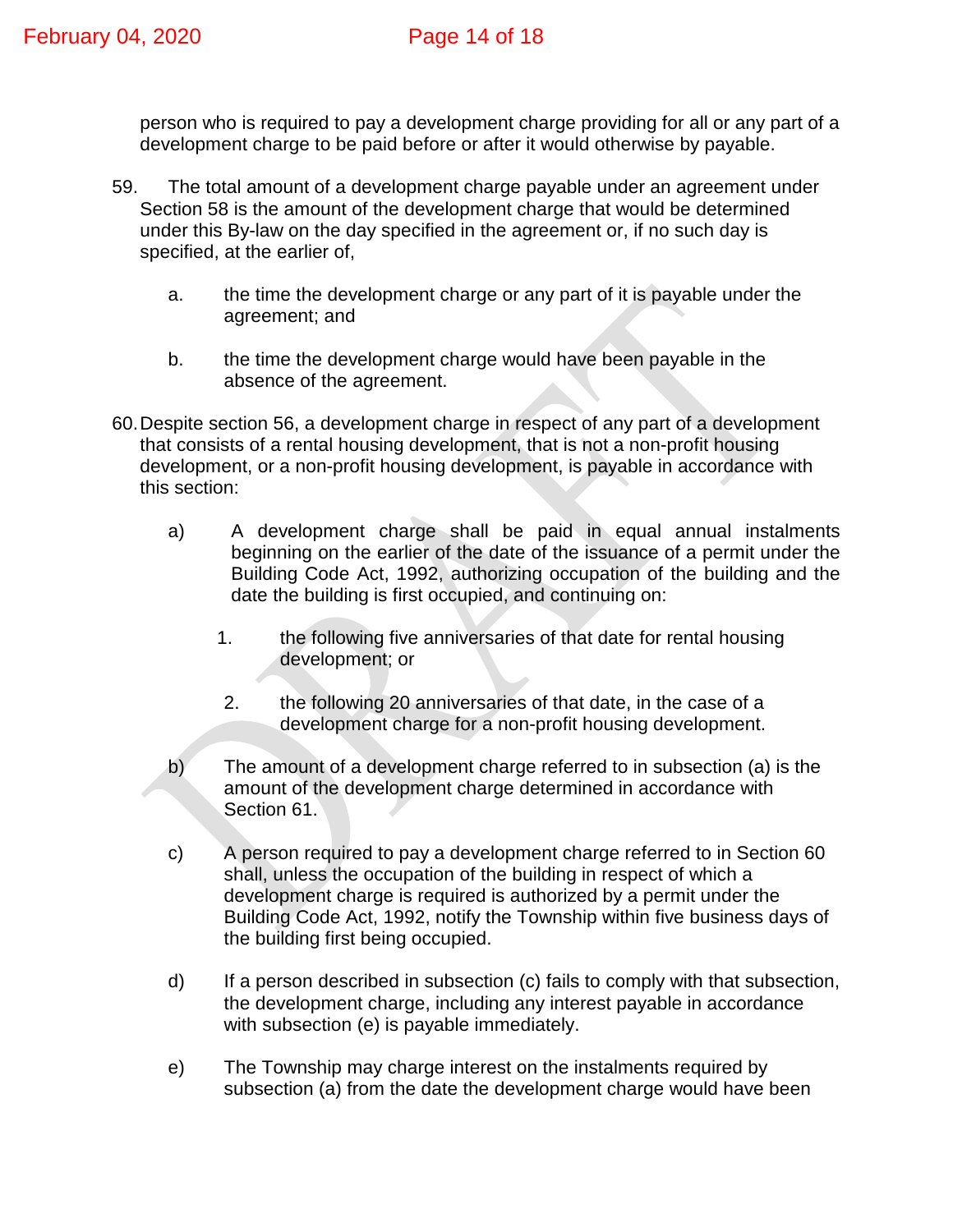•

•

payable in accordance with Section 60 to the date the instalment is paid, at a rate not exceeding the prescribed maximum interest rate.

- f) Unpaid instalments under subsection a and interest charged in accordance with subsection (e) may be added to the tax roll and collected in the same manner as taxes.
- g) If any part of a development to which this section applies is changed so that it no longer consist of a type of development set out in subsection (a), the development charge including any interest payable, but excluding any instalments already paid in accordance with subsection (a) is payable immediately.
- h) This section does not apply in cases where there is an agreement under section 58
- 61.The total amount of a development charge, for rental housing or non-profit rental housing is the amount of the development charge that would be determined under the by-law on:
	- a) the day an application for an approval of development in a site plan control area under subsection 41(1) of the Planning Act was made in respect of the development that is the subject of the development charge
	- b) if clause (1) does not apply, the day an application for an amendment to a by-law passed under section 34 of the Planning Act was made in respect of the development that is subject of the development charge; or
	- c) if neither clause (1) or (2) applies,
		- 1. In the case of a development charge in respect of development to which section 60 applies, the day the development charge would be
			- payable in accordance with section 56 if section 59 did not apply; or
			- 2. In the case of a development charge in respect of a development to which section 60 does not apply, the day the development charge is payable in accordance with section 56.
	- d) Where clause (a) or (b) applies, the Township may charge interest on the development charge, at a rate not exceeding the prescribed maximum interest rate, from the date of the application referred to in the applicable clause to the date the development charge is payable
	- •

•

e) If a development was the subject of more than one application referred to clause (a) or (b), the later one is deemed to the applicable application for the purposes of this section.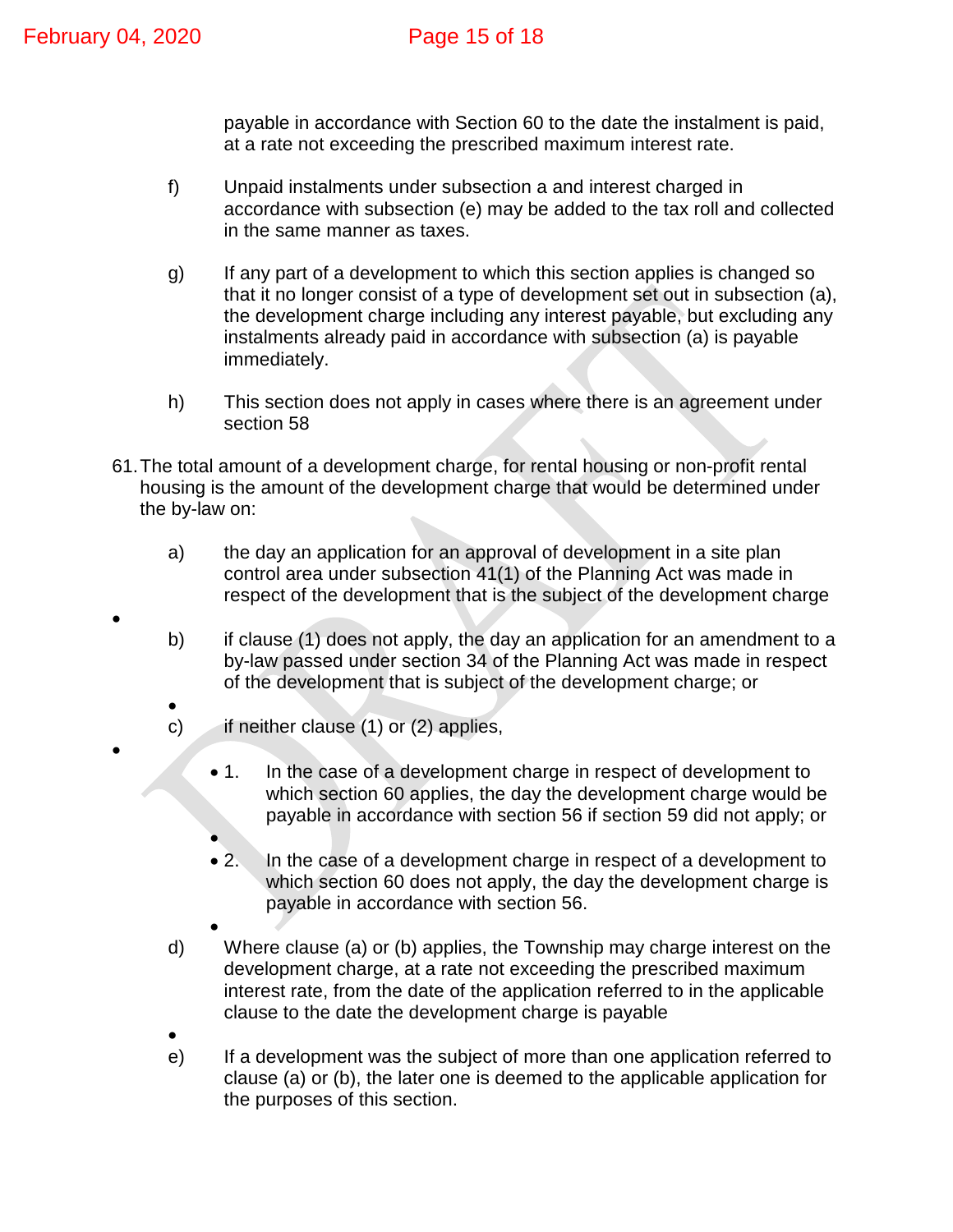•

•

•

- f) Clauses (a) and (b) do not apply in respect of:
	- 1. any part of a development to which section 61 applies if, on the date the first building permit is issued for the development, more than the prescribed amount of time has elapsed since the application referred to in clause (a) or (b) was approved;
	- 2. any part of a development to which section 61 does not apply if, on the date the development charge is payable, more than the prescribed amount of time has elapsed since the application referred to in clause (a) or (b) was approved.
- 62.An agreement under Section 58 may allow the Corporation to charge interest, at a rate stipulated in the agreement, on that part of the development charge paid after it would otherwise be payable.
- 63.Nothing in this by-law prevents the Council from passing subsequent development charges by-laws applying to the area covered under this by-law.
- 62. A certified copy of this by-law may be registered against the land to which it applies.
- 63.Where a development charge or any part of it remains unpaid after it is payable, the amount unpaid shall be added to the tax roll and shall be collected in the same manner as taxes.
- 64. This By-law shall be administered by the Chief Building Official.
- 65. This By-law shall come into force and effect on the **DATE**
- 66. This By-law shall continue in force and effect for a period not to exceed five (5) years from the date of passage, unless it is repealed at an earlier date by a subsequent bylaw.
- 67. This By-law may be cited as the Development Charges By-law.

#### **Read a FIRST, SECOND and THIRD time and FINALLY PASSED this Xth day of March, 2020.**

MAYOR **CLERK** 

 $\overline{a}$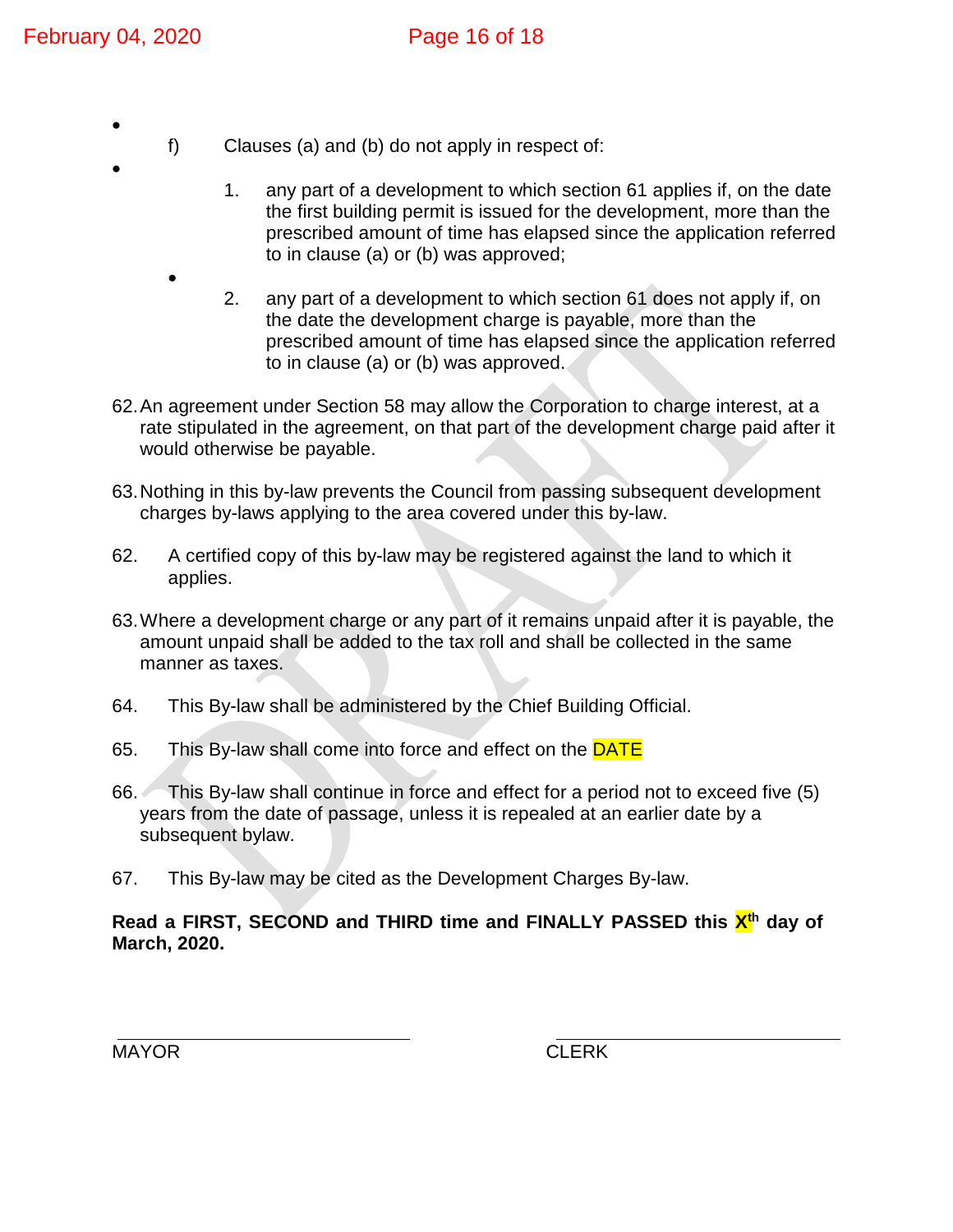# **Appendix 'A' Township of Lucan Biddulph - Development Charge Amounts**

| Lucan Urban Area        |                      |                          |                             |                       |  |  |
|-------------------------|----------------------|--------------------------|-----------------------------|-----------------------|--|--|
| <b>Service Category</b> | Single & Semi        | <b>Multi-Units &amp;</b> | <b>Apartment (2 or more</b> | Apartment (1 bedroom, |  |  |
|                         | <b>Detached Unit</b> | <b>Townhouses</b>        | bedrooms)                   | bachelor)             |  |  |
| Sewage                  | \$2,961.00           | \$2,429.00               | \$2,082.00                  | \$1,272.00            |  |  |
| Water                   | \$285.00             | \$234.00                 | \$200.00                    | \$122.00              |  |  |
| Transportation          | \$2,182.00           | \$1,790.00               | \$1,534.00                  | \$938.00              |  |  |
| Stormwater              | \$266.00             | \$218.00                 | \$187.00                    | \$114.00              |  |  |
| Administration          | \$74.00              | \$61.00                  | \$52.00                     | \$32.00               |  |  |
| Fire                    | \$270.00             | \$222.00                 | \$190.00                    | \$116.00              |  |  |
| Library*                | \$373.00             | \$306.00                 | \$263.00                    | \$160.00              |  |  |
| Parks and               | \$576.00             | \$473.00                 | \$405.00                    | \$248.00              |  |  |
| Recreation*             |                      |                          |                             |                       |  |  |
| Total (per unit)        | \$6,987.00           | \$5,733.00               | \$4,913.00                  | \$3,002.00            |  |  |

**\***These services will be subtracted from the development charge totals on the earlier of: January 1, 2021 or the date of the passage of a Community Benefits Bylaw.

#### **Granton Urban Area**

| <b>Service Category</b> | Single & Semi        | Multi-Units &     | <b>Apartment (2 or more</b> | Apartment (1 bedroom, |
|-------------------------|----------------------|-------------------|-----------------------------|-----------------------|
|                         | <b>Detached Unit</b> | <b>Townhouses</b> | bedrooms)                   | bachelor)             |
| Sewage                  |                      |                   |                             |                       |
| Water                   | \$1,185.00           | \$972.00          | \$833.00                    | \$509.00              |
| Transportation          | \$755.00             | \$619.00          | \$531.00                    | \$324.00              |
| Stormwater              |                      |                   |                             |                       |
| Administration          | \$74.00              | \$61.00           | \$52.00                     | \$32.00               |
| Fire                    | \$270.00             | \$222.00          | \$190.00                    | \$116.00              |
| Library*                | \$373.00             | \$306.00          | \$263.00                    | \$160.00              |
| Parks and               | \$576.00             | \$473.00          | \$405.00                    | \$248.00              |
| Recreation*             |                      |                   |                             |                       |
| Total (per unit)        | \$5,450.00           | \$4,471.00        | \$3,833.00                  | \$2,342.00            |